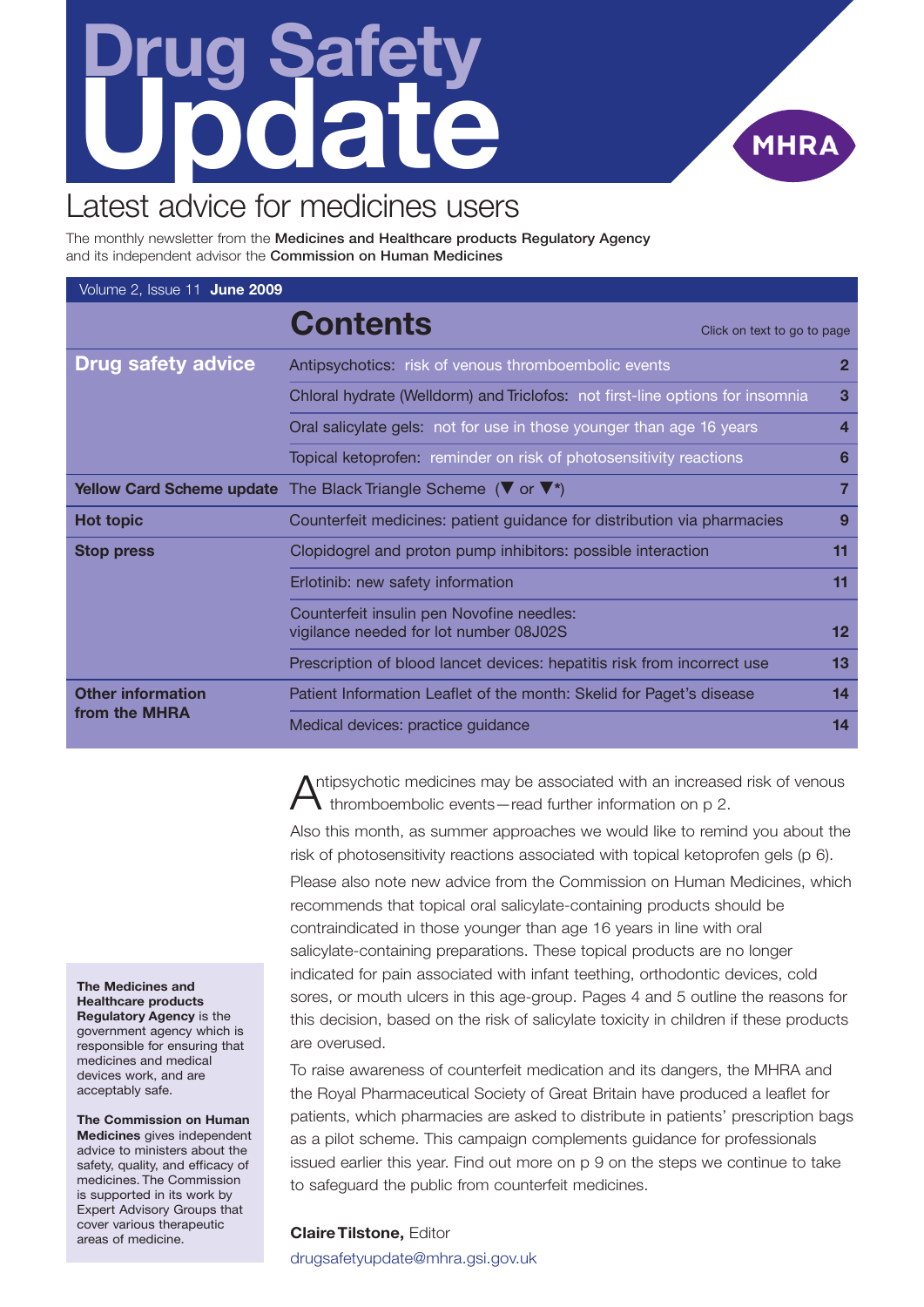## <span id="page-1-0"></span>**Drug safety advice**

### **Antipsychotics: risk of venous thromboembolic events**

**Keywords:** antipsychotics, atypical, conventional (typical), deep vein thrombosis, pulmonary embolism, venous thromboembolic events, VTE

**Antipsychotic use may be associated with an increased risk of venous thromboembolic events**

A possible relation between use of antipsychotic medicines and venous thromboembolic events (VTE) was first suggested about five decades ago, after the introduction of phenothiazines. Since then, case reports of VTE have been received periodically through the Yellow Card Scheme and further studies have been completed that investigated this issue.<sup>1,2</sup>

A Europe-wide review of UK Yellow Card data and worldwide published epidemiological studies on antipsychotics and VTE has concluded that an increase in risk of VTE cannot be excluded.

### **Yellow Card data**

Many of the cases reported to us via the Yellow Card Scheme were potentially confounded by other risk factors or contained limited information to allow a clear causal relation to be established for antipsychotics and risk of VTE. Some of the known side effects of antipsychotics (eg, sedation, weight gain) are known risk factors for VTE, and a direct or indirect causal association between antipsychotic use and VTE could not be excluded.

### **Published epidemiological data**

Information from the literature is limited by a lack of randomised controlled trial data and by heterogeneity among the available observational studies. However, despite these limitations, all of the published studies to June 2008 conclude that there is an increased risk of VTE with exposure to antipsychotics.<sup>1,2</sup>

Product information for healthcare professionals and patients for all antipsychotics will be updated across the EU to include information about this risk. Product information for the antipsychotics clozapine, olanzapine, and aripiprazole already contains a warning about this risk.

### **Advice for healthcare professionals:**

- Antipsychotic use may be associated with an increased risk of VTE
- At present there are insufficient data available to determine any difference in risk between atypical and conventional antipsychotics, or between individual drugs
- All possible risk factors for VTE should be identified before and during antipsychotic treatment and preventive measures undertaken
- 1 Zornberg GL, Jick H. *Lancet* 2000; **356:** 1219–23.
- 2 Liperoti R, et al. *Arch Intern Med* 2005; **165:** 2677–82.

Yellow Card Scheme: <www.yellowcard.gov.uk>

Further information is available in an MHRA assessment report available at [http://www.mhra.gov.uk/Safetyinformation](http://www.mhra.gov.uk/Safetyinformation/Generalsafetyinformationandadvice/Product-specificinformationandadvice/Antipsychoticdrugs/index.htm) /Generalsafetyinformationandadvice/Prod uct-specificinformationandadvice/ Antipsychoticdrugs/index.htm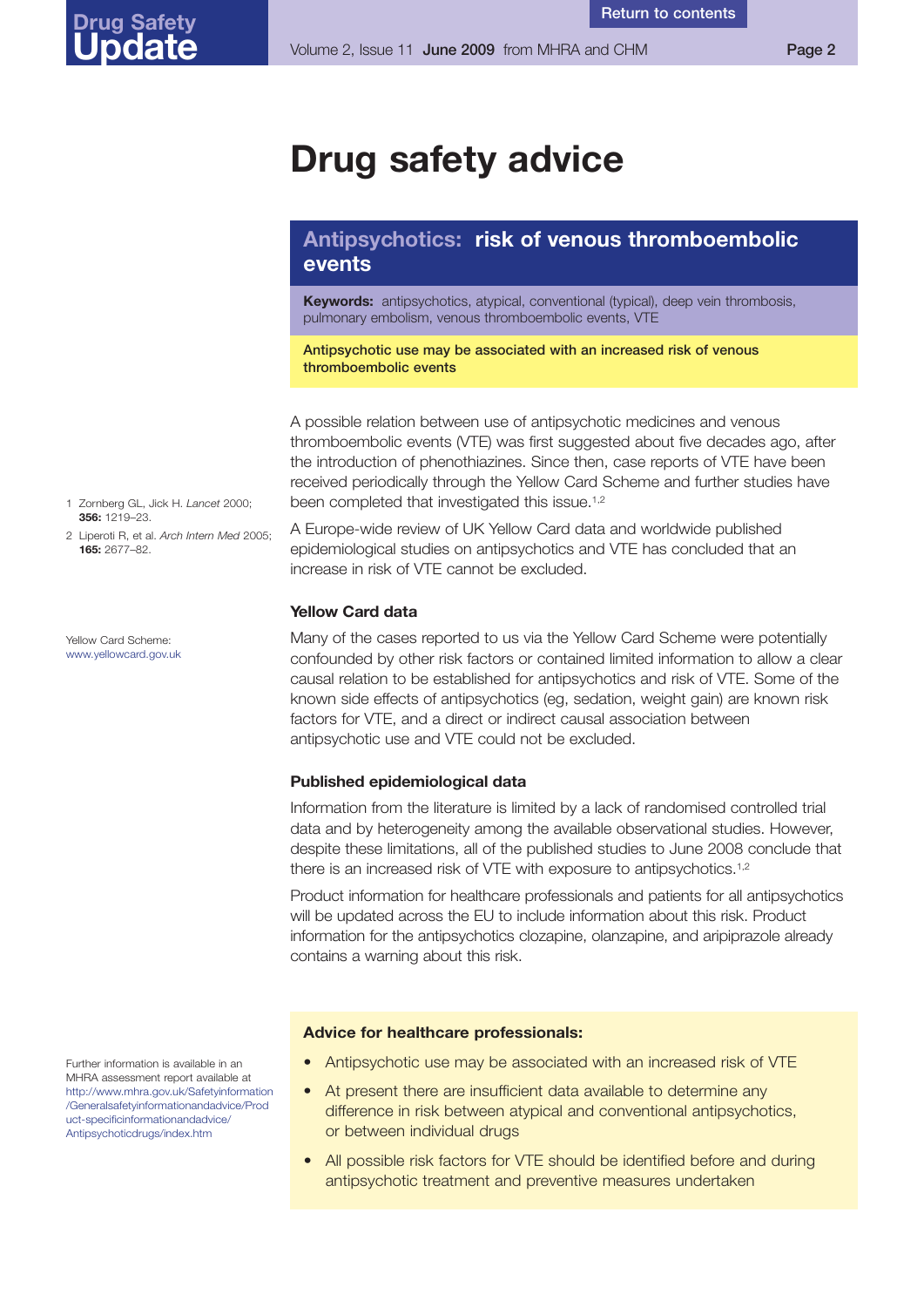**Return to [contents](#page-0-0)**

### <span id="page-2-0"></span>**Chloral hydrate (Welldorm) andTriclofos: not first-line options for insomnia**

**Keywords:** Chloral hydrate, Welldorm, Triclofos, insomnia

### **Chloral hydrate and Triclofos are not first-line options for insomnia**

Chloral hydrate is an older drug which retains some limited clinical usage. The licensed products in the UK are Welldorm elixir (containing chloral hydrate) and Welldorm tablets (containing a precursor, chloral betaine). Triclofos is a closely related drug, which is metabolised in the liver to the same active metabolite as that formed from chloral. All three products have been licensed for many years for short-term treatment of insomnia.

Product information for these medicines has recently been changed to reflect current clinical practice where they are not first-line options for insomnia. The licensed indications have been amended to the short-term treatment of severe insomnia which is interfering with normal daily life and where other therapies have failed, as an adjunct to non-pharmacological therapies.

The use of hypnotics in children and adolescents is not generally recommended, and if used should be under the supervision of a specialist. Welldorm tablets and Triclofos are not licensed for use in children. Welldorm elixir is licensed for use in adults and in children age 2 years or older. Treatment in children should be as an adjunct to behavioural therapy and sleep-hygiene management, and should not usually exceed 2 weeks.

The Summaries of Product Characteristics and patient leaflets are available for reference, and should be consulted for details of correct dose and other safety information.

We are aware that chloral hydrate is being used for sedation in children, for example in intensive care units and before diagnostic procedures, whether as off-label use of licensed products or unlicensed medicines. General guidance on prescribers' responsibilities when using a medicine off-label or using an unlicensed medicine has been published recently in Drug Safety Update.

### **Advice for healthcare professionals:**

- Welldorm and Triclofos are indicated only for the short-term treatment of severe insomnia which is interfering with normal daily life and where other therapies have failed, as an adjunct to non-pharmacological therapies
- The use of hypnotics in children and adolescents is not generally recommended, and if used should be under the supervision of a specialist. Welldorm elixir can be used in children aged 2 years or older as an adjunct to behavioural therapy and sleep-hygiene management, usually for less than 2 weeks.

For Triclofos Summary of Product Characteristics see [www.emc.medicines.org.uk;](www.emc.medicines.org.uk) for Welldorm Summary of Product Characteristics see <www.alphashow.co.uk/products.html>

See Drug Safety Update April 2009, p 6; <www.mhra.gov.uk/mhra/drugsafetyupdate>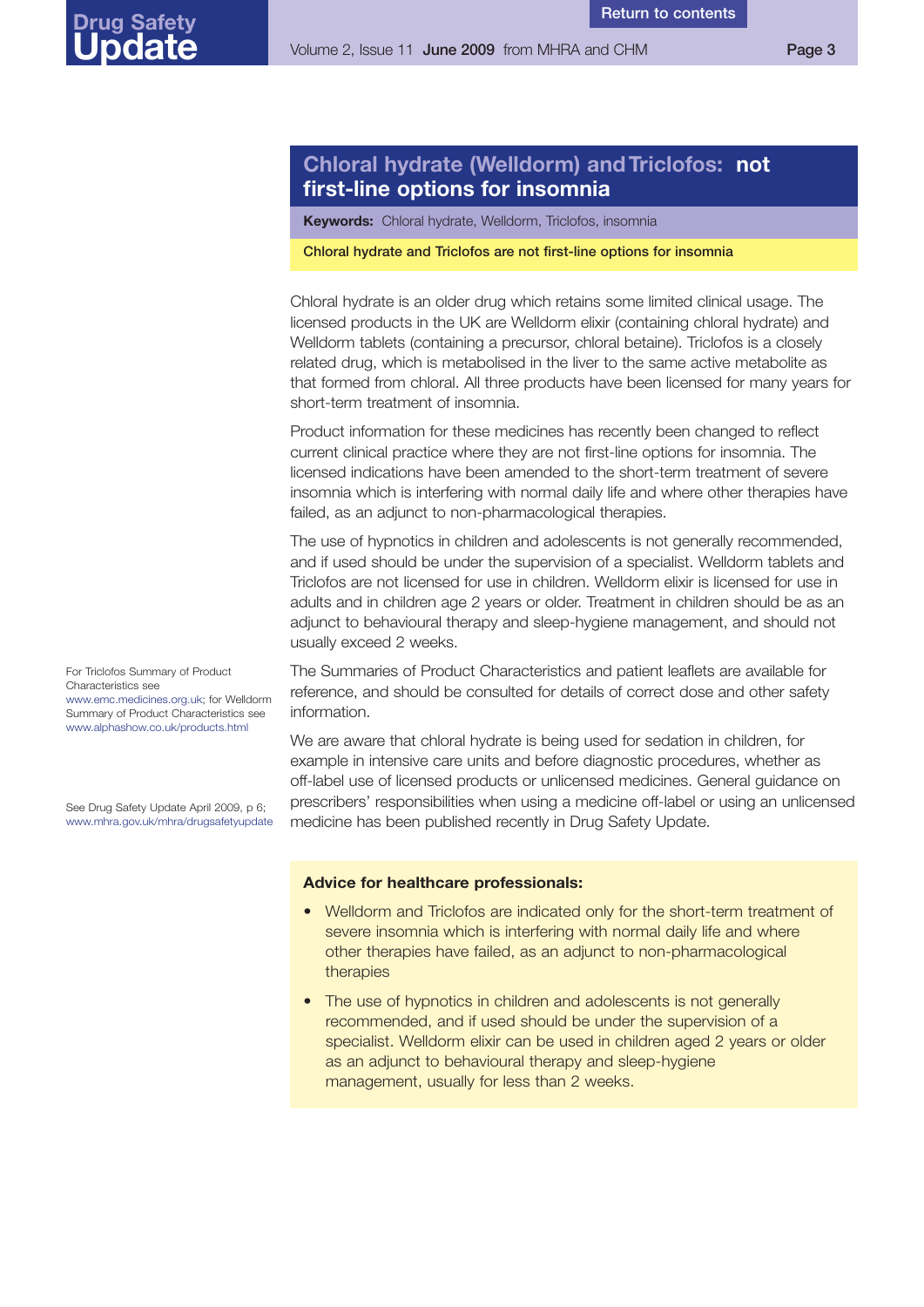### <span id="page-3-0"></span>**Oral salicylate gels: not for use in those younger than age 16 years**

**Return to [contents](#page-0-0)**

**Keywords:** oral salicylate gel, Reye's syndrome, salicylate toxicity, Bonjela, teething, orthodontic pain, cold sores, mouth ulcers

**Topical oral salicylate gels are no longer indicated in those younger than age 16 years for pain associated with infant teething, orthodontic devices, cold sores, or mouth ulcers**

The Commission on Human Medicines (CHM) has recommended that topical oral pain-relief products that contain salicylate salts should be contraindicated in those younger than age 16 years. This decision followed an in-depth review of these products, which was triggered by the publication of a report of a suspected case of Reye's syndrome associated with the use of an oral gel that contained choline salicylate in a 20-month-old child.<sup>1</sup>

**Case details1**

The child presented with a 1-day history of severe vomiting, lethargy, and photophobia after receiving one tube a day of a teething gel that contained choline salicylate. Investigations revealed a raised white-cell count, low blood glucose, and raised transaminases, but serum ammonia, coagulation, and urine toxicology were normal. The authors diagnosed Reye's syndrome after exclusion of metabolic disorders and because the systemic salicylate concentration was only just above the therapeutic range.

### **Salicylate toxicity**

Serum salicylate levels, however, reflect a complicated, and to some extent unpredictable, combination of factors and are therefore considered a poor indicator of salicylate toxicity. Critical among these factors are: the saturation of hepatic enzymatic metabolism after chronic (ie, >2 days') ingestion; <sup>2</sup> changes in binding to plasma proteins; and movement of salicylate into tissues, which occurs mainly during metabolic acidosis. These factors result in an increase in the plasma salicylate half-life from 2-4.5 hours to 18-36 hours.<sup>3</sup> Given that the salicylate level was not measured until 24 hours after admission in the current case,<sup>1</sup> salicylate levels could have been considerably higher at the onset of symptoms.

Chronic toxicity has been reported after doses of 100 mg/kg per day for 2 days or longer. <sup>4</sup> Under conditions of chronic toxicity, children (particularly those younger than age 4 years) are more likely to develop serious complications such as hypoglycaemia and metabolic acidosis, <sup>5</sup> and seem particularly susceptible to the hepatotoxicity of salicylate.<sup>6-9</sup> In this case,<sup>1</sup> the child received one tube of teething gel a day for an unspecified time. A tube of Bonjela (15 g) contains 1·31 g choline salicylate (equivalent to approximately 930 mg aspirin). Thus, in a child who weighs 10 kg, this equates to 93 mg/kg aspirin per day.

Reye's syndrome is usually diagnosed in a child younger than age 16 years with unexplained non-inflammatory encephalopathy and one or more of:

- Serum hepatic transaminases increased ≥3-times upper limit of normal
- Plasma ammonia concentration increased ≥3-times upper limit of normal
- Hepatic panlobular microvesicular fatty infiltration

In addition, there should be no other reasonable explanation for the cerebral or hepatic disorders.

1 Oman TK, et al. *BMJ* 2008; **336:** 1376.

### 2 Gibson T, et al. *Br J Clin Pharm* 1975; **8:** 233–38.

- 3 Done AK. *Pediatrics* 1960; **26:** 800–07.
- 4 Temple AR. *Arch Intern Med* 1981; **141** (3 spec no): 364–69.
- 5 Winters RW, et al. *Pediatrics* 1959: **23:** 260–85.
- 6 Prescott LF. *Br J Clin Pharmacol* 1980; **10** (suppl): 373S–79S.
- 7 Rich RR, Johnson JS. *Arthritis Rheum* 1973; **16:** 1–9.
- 8 Athreya BH, et al. *Arthritis Rheum* 1975; **19:** 347–53.
- 9 Bernstein BH, et al. *Am J Dis Child* 1977; **131:** 659–63.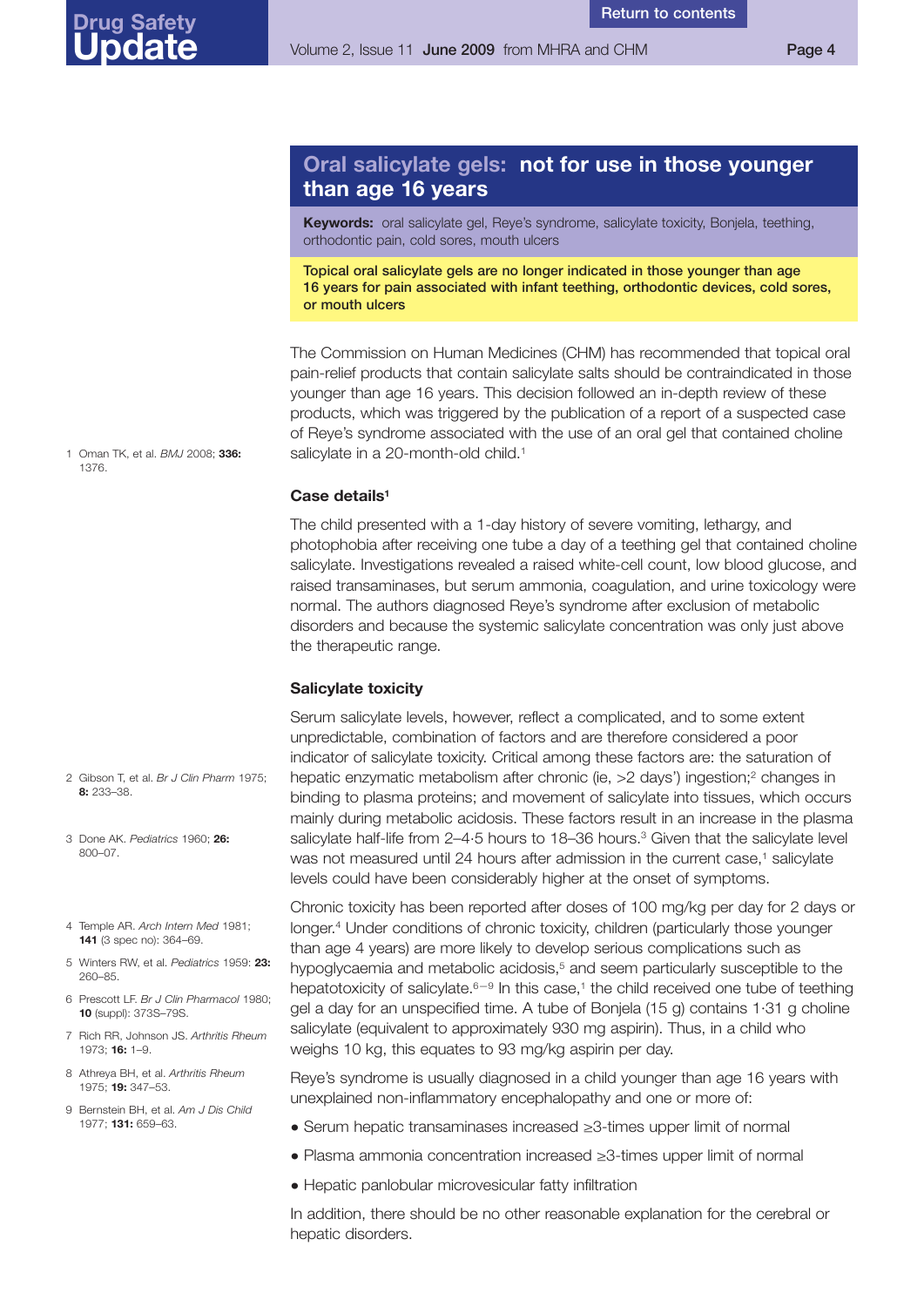Thus, it would be atypical in a case of Reye's syndrome for plasma ammonia to be normal in the presence of raised transaminases. The child was young for classic Reye's syndrome, the median age of which is thought to be 6–7 years.

### **MHRA conclusions and CHM advice**

We conclude that the clinical features in this patient<sup>1</sup> are more consistent with salicylate toxicity than with Reye's syndrome. Our assessment is based on the fact that all of the diagnostic criteria for Reye's syndrome were not met, and the child had received a significant dose of salicylate (equivalent to 93 mg/kg aspirin per day) through the excessive use of the topical preparation. Irrespective of the diagnosis, it is clear that a choline salicylate gel, if applied chronically and excessively, can result in systemic levels of salicylate of at least therapeutic levels. Given that no information is available as to the threshold concentration of salicylate required to precipitate Reye's syndrome, there is a theoretical risk that oral gels that contain choline salicylate, if used in excess, could increase the risk of Reye's syndrome.

On the basis of this evidence, while acknowledging that there is only a theoretical risk of Reye's syndrome with these oral gel products, CHM advised that any topical oral product that contains salicylate should be contraindicated in children younger than age 16 years in line with current advice on aspirin from the former Committee on the Safety of Medicines. An important factor in this decision is the availability of alternative treatment options to alleviate pain associated with infant teething, orthodontic braces, and mouth ulcers.

Further information is available at [http://www.mhra.gov.uk/NewsCentre/Pre](http://www.mhra.gov.uk/NewsCentre/Pressreleases/CON044014) ssreleases/CON044014

The MHRA has approved amendments to the product information for the relevant products and communicated the new advice to healthcare professionals and the general public.

### **Advice for healthcare professionals:**

- Please advise parents and patients that those younger than age 16 years should use alternative treatments or products. There are several dental gels available which contain a local anaesthetic/mild antiseptic
- For infant teething, gentle pressure with something cool such as a chilled teething ring may help relieve teething pain
- For pain associated with orthodontic devices, salt water mouthwashes are recommended for sore areas. For discomfort arising from tooth movement, a paracetamol-based painkiller is recommended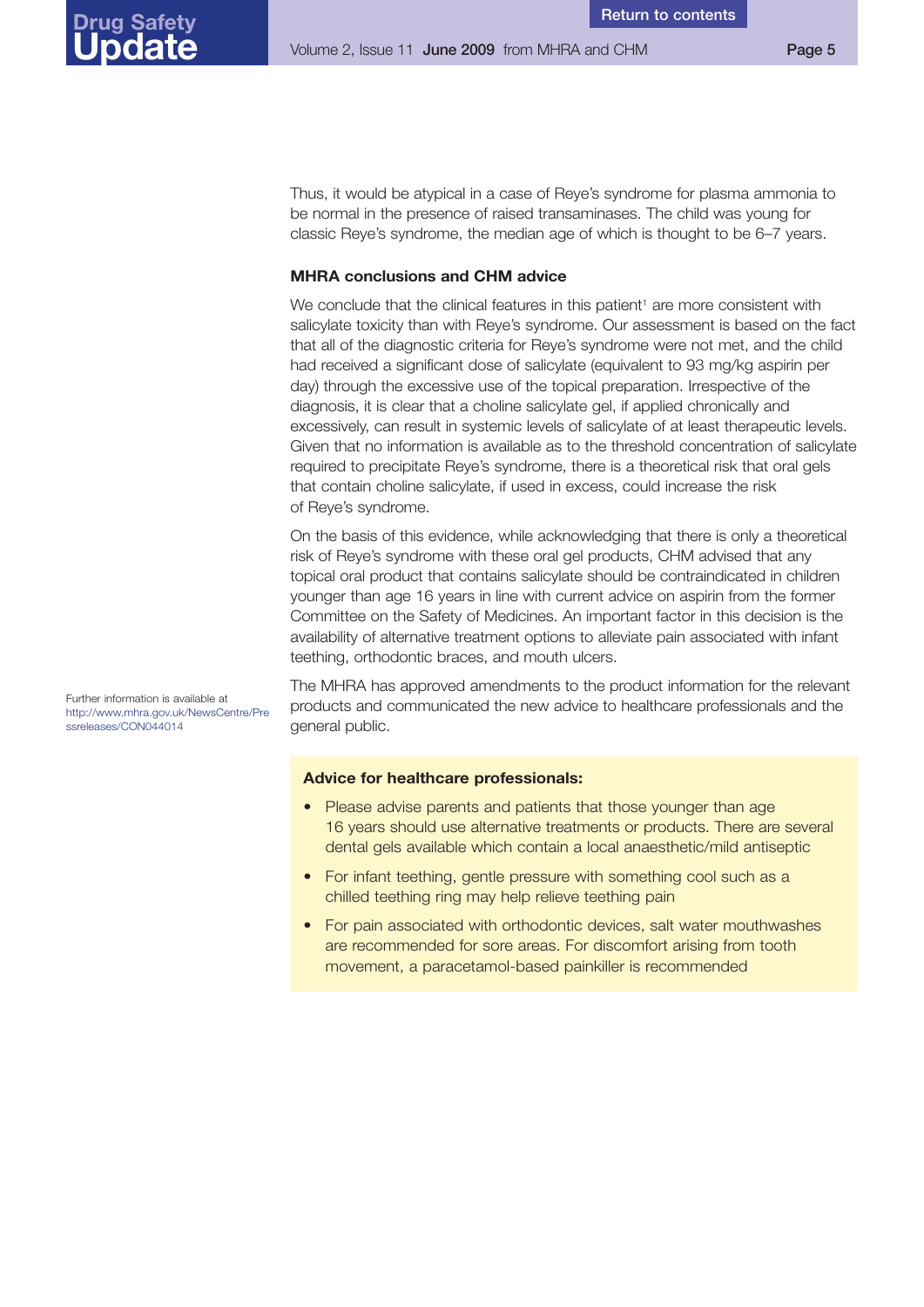### <span id="page-5-0"></span>**Topical ketoprofen: reminder on risk of photosensitivity reactions**

**Keywords:** Ketoprofen, photosensitivity, sunlight, sunlamps, sunbeds, ultraviolet, UV

**Topical ketoprofen causes photosensitivity reactions, and users should avoid direct sunlight, ultraviolet rays, and sunbeds or sunlamps. Ketoprofen should be stopped and medical attention sought if skin reactions develop**

**Return to [contents](#page-0-0)**

Ketoprofen gels are licensed for the relief of the pain, inflammation, and stiffness associated with non-serious arthritis, sports injuries, sprains, and strains. They are available as both prescription-only medicines and in pharmacies.

Photosensitivity reactions with topical ketoprofen preparations have been recognised for several years, and there are warnings in the leaflet that accompanies every pack of medicine.

Healthcare professionals are reminded here about the potential for photosensitivity reactions in users of topical ketoprofen, and are asked to report, or encourage the user to report, any such reactions to the MHRA using a Yellow Card.

### **Advice for healthcare professionals:**

Healthcare professionals, particularly pharmacists, are reminded to advise users to:

- Avoid direct sunlight, ultraviolet (UV) rays, sunlamps, and sunbeds while using topical ketoprofen, and to exercise caution for 2 weeks after stopping treatment
- Stop using ketoprofen gel and see a healthcare professional or go to hospital if they experience a skin reaction to sunlight, sunlamps, or sunbeds

See <www.yellowcard.gov.uk>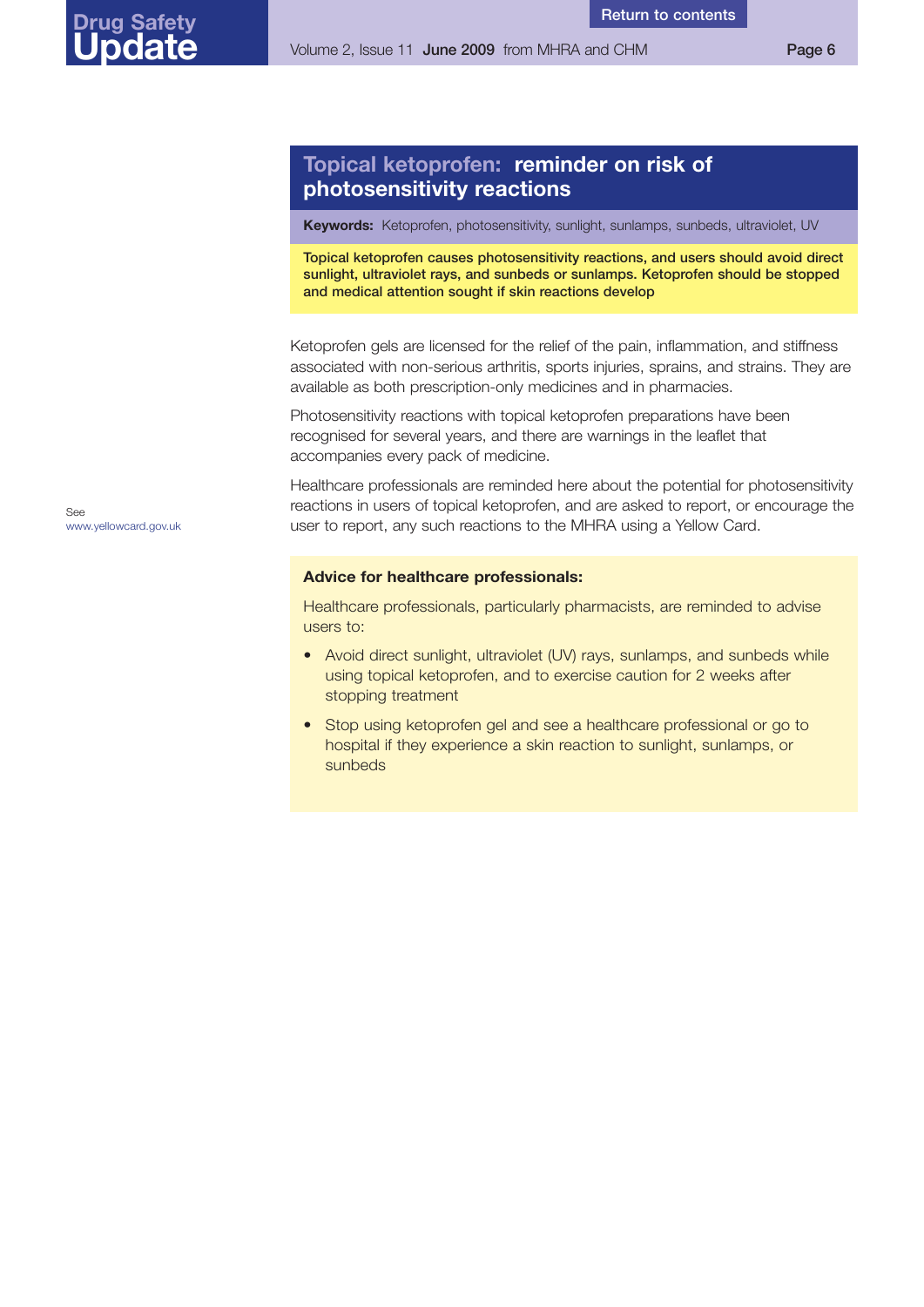## **Yellow Card Scheme update**

<span id="page-6-0"></span>**Drug Safety Update**

> **The Yellow Card Scheme collects information on suspected adverse drug reactions in the UK. See www.yellowcard.gov.uk**

### **The BlackTriangle Scheme (**▼ **or** ▼**\*)**

### **Please report ALL suspected adverse reactions to BlackTriangle drugs**

When medicines come onto the market, we may have relatively limited information about their safety from clinical trials. These trials generally involve only relatively small numbers of patients who take the medicine for a relatively short time and will identify only the more common adverse effects of treatment. Only when large numbers of patients have taken a medicine are rare or long latency adverse effects identified. Therefore, effective surveillance after marketing is essential for the identification of rare adverse effects, and to ensure that appropriate action is taken.

New medicines are intensively monitored to ensure that any new safety hazards are identified promptly. The Commission on Human Medicines (CHM) and the MHRA encourages the reporting of all suspected reactions to newer drugs and vaccines, which are denoted by an inverted Black Triangle symbol (▼). This symbol appears next to the name of a relevant product:

- In Drug Safety Update
- In the British National Formulary (BNF) and the Nurse Prescribers' Formulary (NPF)
- In the Monthly Index of Medical Specialities (MIMS)
- On the electronic Medicines Compendium (see [http://emc.medicines.org.uk/\)](http://emc.medicines.org.uk/)
- On advertising material

A Black Triangle symbol is assigned to any drug or vaccine that meets any of the following criteria:

- A new active substance or a biosimilar medicine
- A new combination of medicines or active substances
- A new route of administration
- A new drug-delivery system
- An established medicine which is to be used in a new patient population

All similar biological medicines (biosimilars) have a Black Triangle symbol because although any such product has been developed to be similar to an existing biological product, it may not have an identical structure and thereby requires intensive monitoring of safety and efficacy.

Some well-established products may have the Black Triangle symbol reinstated for instance if the product has been approved for use in a significantly new indication or in a new population. These products are denoted by an asterisk next to the Black Triangle (▼**\***). For example, the Black Triangle symbol has been reinstated for Cozaar▼**\*** (losartan), specifically for the new indication of heart failure. Furthermore, Cancidas▼**\*** (caspofungin) has had a Black Triangle reinstated after it was approved for use in children.

For further information on biosimilar medicines, see Drug Safety Update February  $2008, p.8$ ; [www.mhra.gov.uk/mhra/drugsafe](www.mhra.gov.uk/mhra/drugsafetyupdate)tyupdate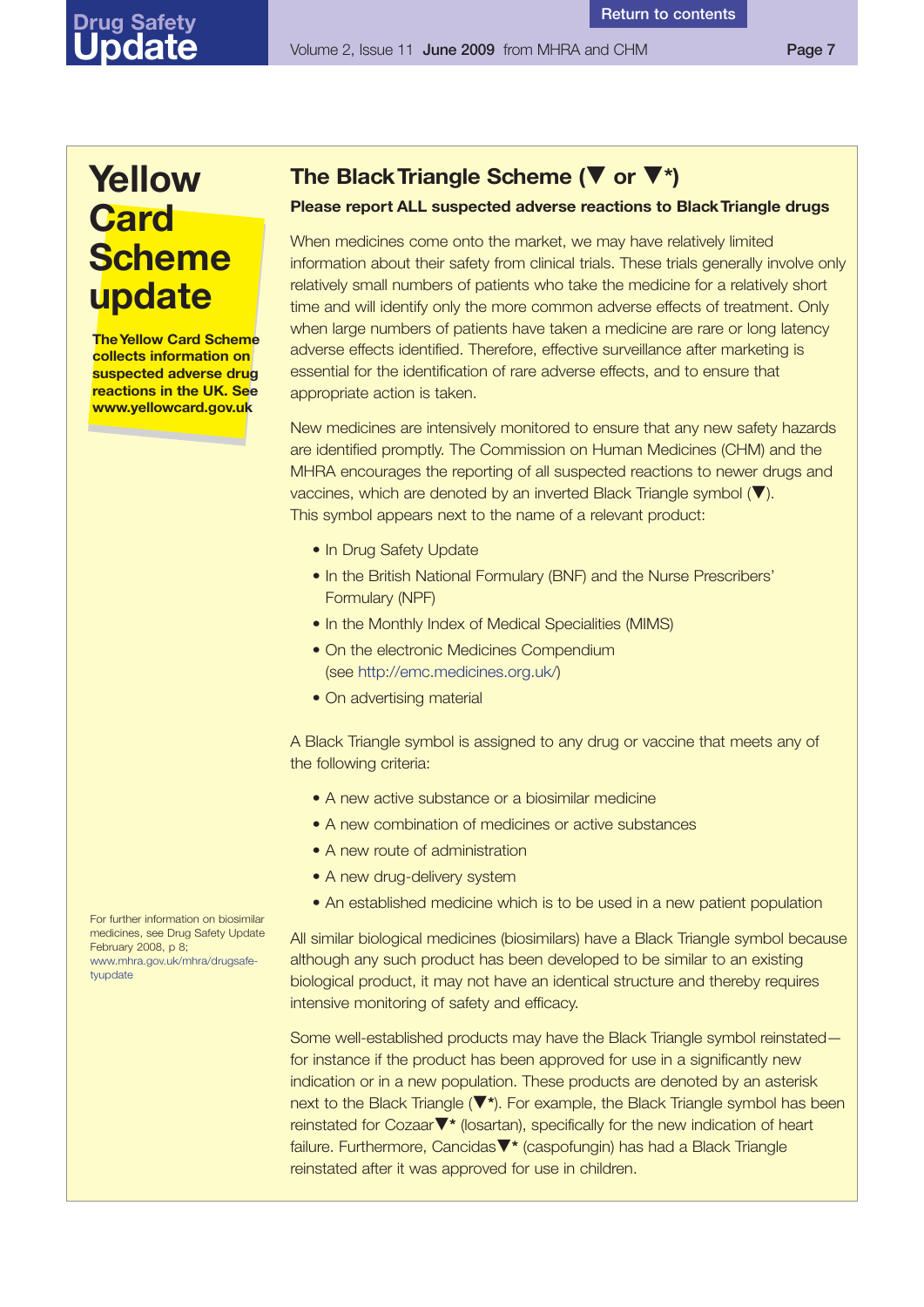Volume 2, Issue 11 **June 2009** from MHRA and CHM **Page 8**

## **Yellow Card Scheme update** *cont.*

The MHRA assesses the Black Triangle status of a product usually 2 years after marketing; however, there is no standard time for a product to retain Black Triangle status. The symbol is not removed until the safety of the drug is well established.

The CHM and the MHRA continue to monitor intensively all products with a Black Triangle symbol (▼). Healthcare professionals are asked to report **all** suspected adverse drug reactions to these products through the Yellow Card Scheme. The symbol ▼**\*** highlights the importance of reporting suspected adverse reactions that are related to the reason for reinstating the Black Triangle to the drug (eg, use in a new indication or new patient population). Such reporting helps us to:

- Confirm the benefit/risk profile that was established during clinical development
- Ensure that we identify previously unrecognised side effects as quickly as possible

The most recent list of products with a Black Triangle can be found on our website:

[http://www.mhra.gov.uk/Safetyinformation/Howwemonitorthesafetyofproducts/M](http://www.mhra.gov.uk/Safetyinformation/Howwemonitorthesafetyofproducts/Medicines/BlackTriangleproducts) edicines/BlackTriangleproducts

For Black Triangle enquiries, please contact us at blacktriangle@mhra.gsi.gov.uk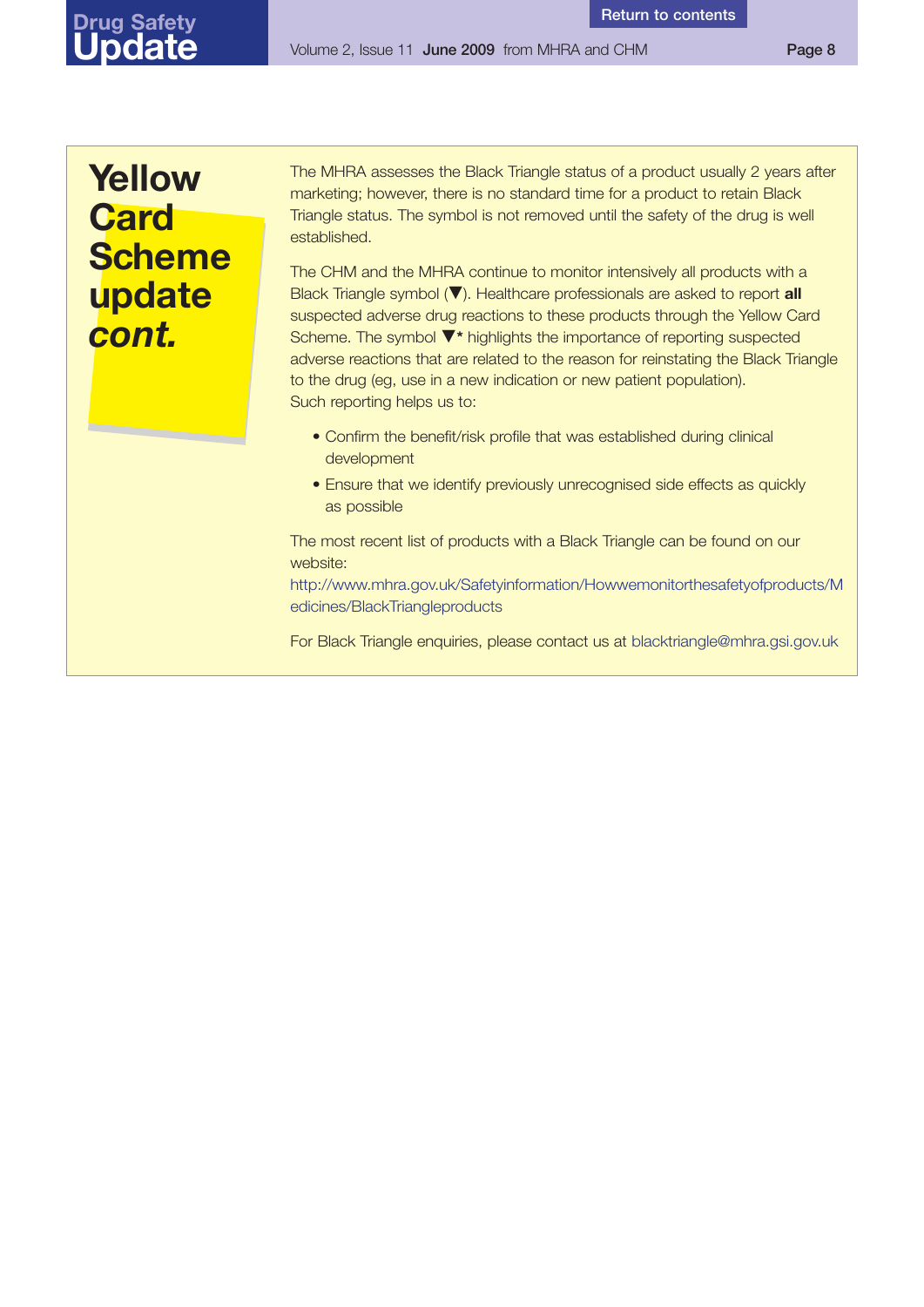## **Hot topic**

<span id="page-8-0"></span>**Drug Safety Update**

See Stop press p 12 for news about counterfeit insulin pen needles.

See also

[http://www.mhra.gov.uk/Publications/Safety](http://www.mhra.gov.uk/Publications/Safetywarnings/Drugalerts/CON046565) warnings/Drugalerts/CON046565 for a drug alert for Seretide 250 Evohaler due to possible presence of counterfeit inhalers in the supply chain.

### **Counterfeit medicines: patient guidance for distribution via pharmacies**

Although the number of counterfeit medicines and medical devices entering the legitimate supply chain in the UK is small, pharmacists have an important role in helping prevent counterfeits reaching patients.

On ten occasions since 2004 we have recalled batches of medicines where counterfeits are likely to have reached patients through the legitimate supply chain, the last of which was in May 2009. On three other occasions in the past 2 years, counterfeit medical devices have been identified as being sold to UK consumers. Counterfeit medicines and medical devices are a health risk to patients because they are not subject to the rigorous quality standards required of legitimate manufacture.

In recent years there has been an explosion of websites offering medicines for sale online, which has sparked much debate. The risk of obtaining substandard or counterfeit medication substantially increases when prescription-only products are purchased from unauthorised sources.

We are urging key stakeholders to assist in tackling these issues. Initiatives under way include awareness and providing 24-hour reporting hotlines.

### **Postcard guidance for patients**

As part of a long-term public awareness campaign about counterfeit medication and its dangers, the MHRA and the Royal Pharmaceutical Society of Great Britain (RPSGB) have produced new guidance for patients, which is being issued through pharmacies. The pilot project (launched this May) involves every pharmacy in Great Britain distributing 50 copies of the guidance leaflets in patients' prescription bags.

The guidance has been developed in conjunction with patient groups. The postcard-size leaflet offers practical advice about the safest way to purchase medicines as well as explaining what counterfeit medications are, how to minimise the risk of buying them, and what to do if patients suspect that they have been sold or supplied counterfeits. It particularly focuses on the increased risks involved with obtaining medication online (see leaflet images).

### **Campaigning**

We also collaborated with Pfizer and patient groups earlier this year to produce a hard-hitting cinema campaign designed to shock people into discussion about the dangers of obtaining medicine online. The footage shows a man regurgitating a rat (to reflect a previous discovery of rat poison in a fake medicine) after taking a pill ordered online.

Future MHRA campaigns will target consumers who may be at particular risk such as online shoppers, men's health forums, slimming clubs, and smoking-cessation bodies.

### **Professional guidance**

The new patient postcard complements updated guidance for pharmacists and dispensing doctors on counterfeit medicines that was published in February 2009 through collaboration between the MHRA, RPSGB, and Dispensing Doctors' Association.

See the cinema campaign online at <www.realdanger.co.uk>

### See

[http://www.mhra.gov.uk/home/groups/ei/d](http://www.mhra.gov.uk/home/groups/ei/documents/websiteresources/con2033091.pdf) ocuments/websiteresources/con2033091. pdf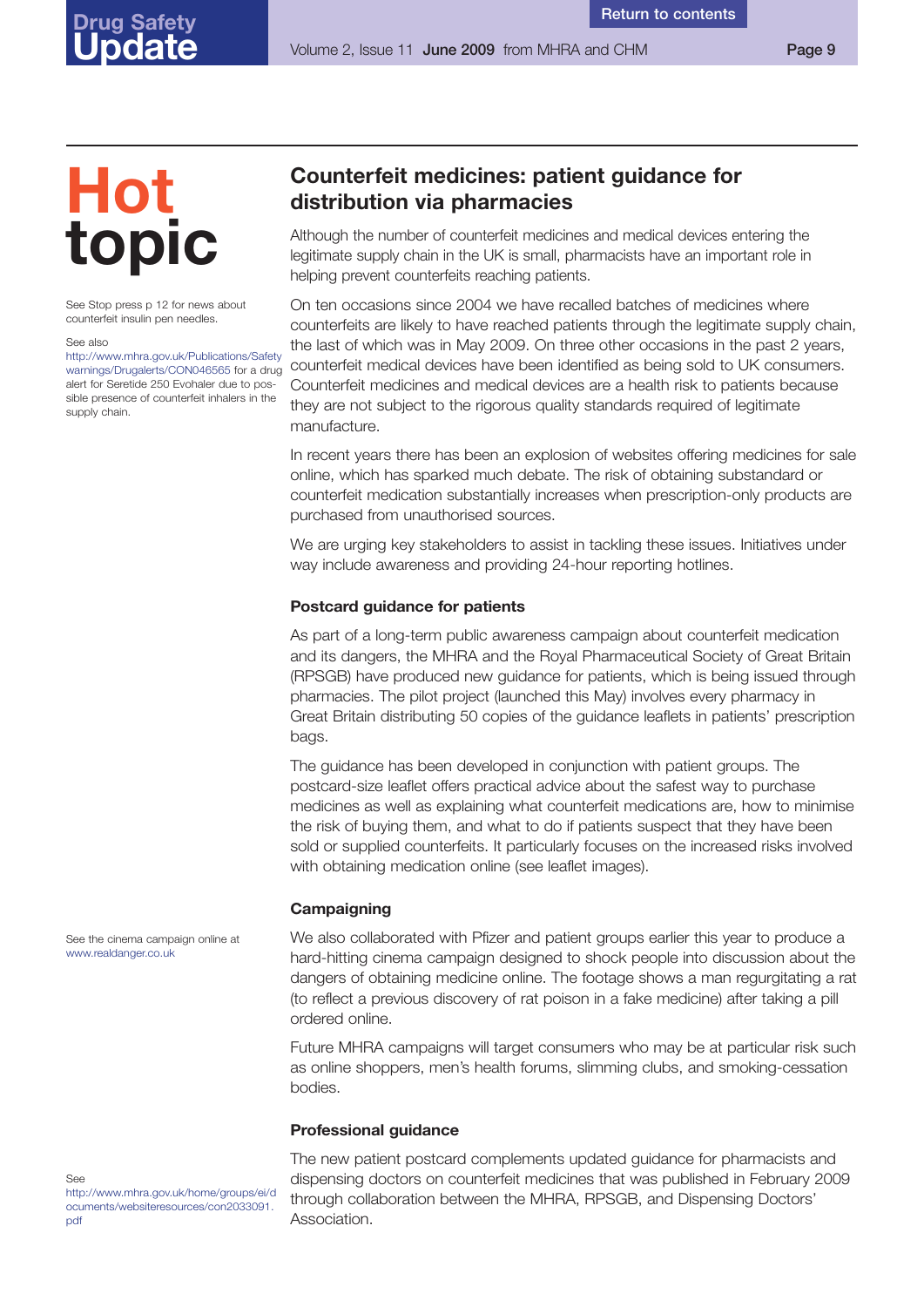Volume 2, Issue 11 **June 2009** from MHRA and CHM **Page 10**

Email counterfeits@mhra.gsi.gov.uk; call 020 7084 2701 (24 hours); or report online at <www.mhra.gov.uk>

See

[http://www.healthcarerepublic.com/news/](http://www.healthcarerepublic.com/news/GP/898712/Exclusive-One-four-GPstreats-reaction-online-medicine) GP/898712/Exclusive-One-four-GPstreats-reaction-online-medicine

See





### **Further information MHRA:**

Buying medicines over the internet:

http://www.mhra.gov.uk/Safetyinformation /Generalsafetyinformationandadvice/Advic [eandinformationforconsumers/Buyingmedi](http://www.mhra.gov.uk/Safetyinformation/Generalsafetyinformationandadvice/Adviceandinformationforconsumers/BuyingmedicinesovertheInternet/index.htm) cinesovertheInternet/index.htm

Counterfeit medicines and devices:

[http://www.mhra.gov.uk/Safetyinformation](http://www.mhra.gov.uk/Safetyinformation/Generalsafetyinformationandadvice/Adviceandinformationforconsumers/Counterfeitmedicinesanddevices/index.htm) /Generalsafetyinformationandadvice/Advic eandinformationforconsumers/Counterfeit medicinesanddevices/index.htm

Enforcing the law:

[http://www.mhra.gov.uk/Howweregulate/](http://www.mhra.gov.uk/Howweregulate/Medicines/Enforcingthelaw/index.htm) Medicines/Enforcingthelaw/index.htm

**Royal Pharmaceutical Society of Great Britain:** <www.rpsgb.org>

**Dispensing Doctors' Association:** <http://www.dispensingdoctor.org/>

This pharmacist guidance explains the background to the production and supply of counterfeit medicines, and offers advice on steps pharmacists should take if they encounter a suspected counterfeit medicine. These steps include reporting suspected illegal websites to the MHRA to help safeguard public health.

Similar guidance is being developed for doctors and nurses in association with the General Medical Council, British Medical Association, and Royal College of Nursing.

If a patient is concerned that they have a counterfeit medicine, then the pharmacist or dispensing doctor should make a record (noting if possible the patient's contact details, reason for the suspicion, product name, dose, batch number, and expiry date). They should then inform the MHRA immediately using the contact details above.

Healthcare professionals and the wider public can report suspected side-effects from a medicine that they suspect to be fake by completing a Yellow Card, available from [www.mhra.gov.uk.](www.mhra.gov.uk)

### **Online pharmacies**

The internet provides counterfeiters with easy access to consumers and markets. A recent GP newspaper survey has found that one in four GPs has treated patients for adverse reactions to medicines bought online.

The RPSGB has developed an internet pharmacy logo to help the public identify a bona fide website that is operated by a registered pharmacy in Britain (see margin).

Further discussions between the MHRA and General Medical Council will look at ways to tighten current legislation and systems for the online supply of medicines. A particular focus will be online consultations, which have potential to be misused by patients who are unsuitable for a particular treatment, or by unscrupulous organisations that sell medicines without the involvement of a healthcare professional.

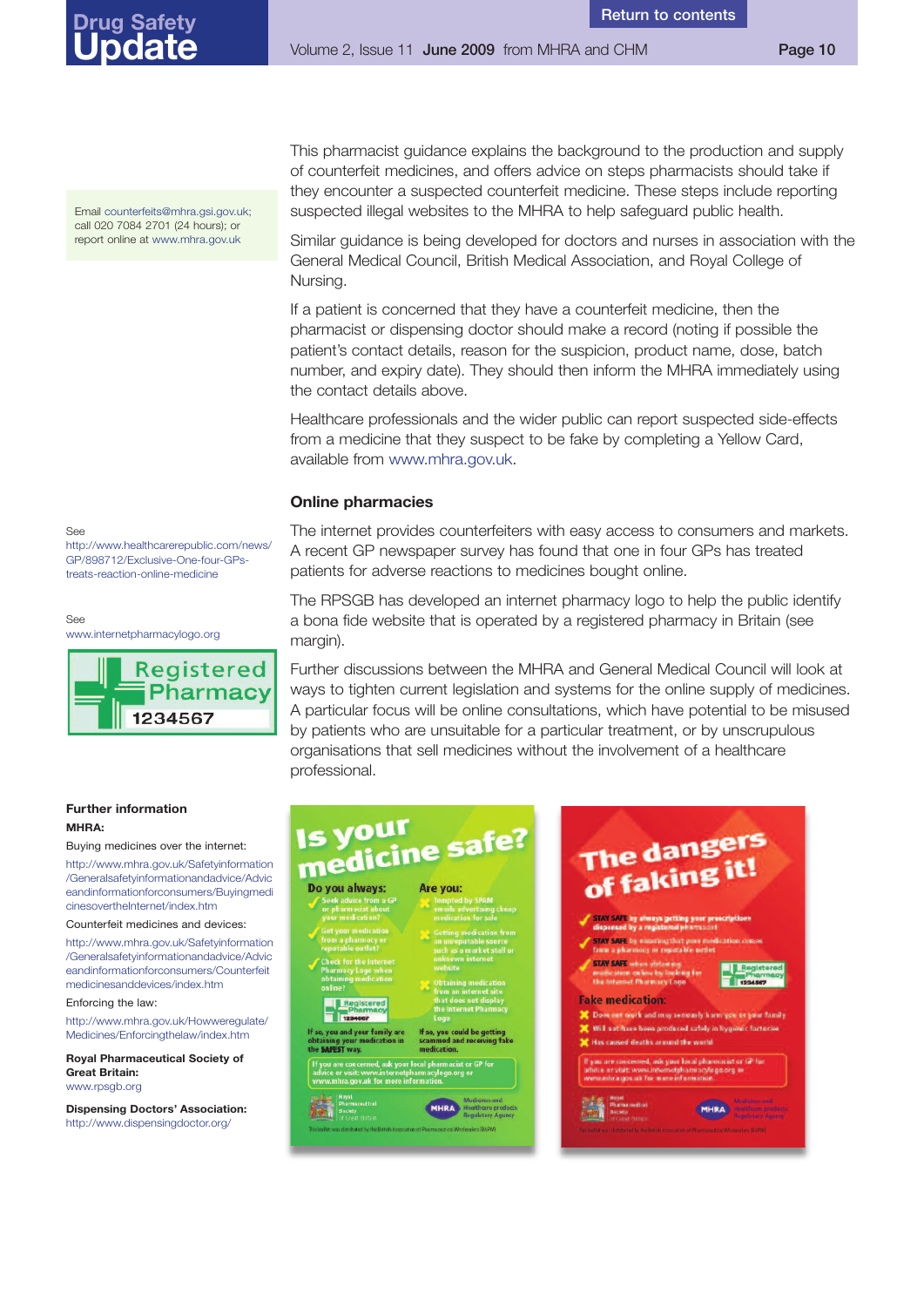## <span id="page-10-0"></span>**Stop press**

### **Clopidogrel and proton pump inhibitors: possible interaction**

**Clopidogrel** (Plavix) is indicated for the prevention of atherothrombotic events in patients who have had myocardial infarction or ischaemic stroke, or who have established peripheral arterial disease. Combined with aspirin, it may also be used to prevent atherothrombotic events in patients with acute coronary syndrome. **Proton pump inhibitors** (PPIs) are indicated for the treatment of oesophageal reflux disease, dyspepsia, or gastric ulcers.

Clopidogrel can cause gastrointestinal symptoms and is therefore frequently coprescribed with a PPI.

The EU Committee for Medicinal products for Human Use (CHMP) has reviewed the available evidence for an interaction between clopidogrel and PPIs. They conclude that the data support a clinically significant interaction that makes clopidogrel less effective when given with these medicines. Therefore, concomitant use of a PPI with clopidogrel is not recommended unless considered essential. Further information will be provided in the next (July 2009) issue of Drug Safety Update.

### **Advice for healthcare professionals:**

- The need for PPI therapy in patients who are also taking clopidogrel should be reviewed at their next appointment: only use these medicines concomitantly when essential
- Prescribe PPIs strictly in line with their licensed indications
- Check that patients who are taking clopidogrel are not buying over-thecounter omeprazole

### **Erlotinib: new safety information**

**Erlotinib** (Tarceva▼) is a treatment for patients with locally advanced or metastatic non-small-cell lung cancer, and for patients with metastatic pancreatic cancer (in combination with gemcitabine).

As part of continued intensive monitoring of this medicine, new safety information is available about the following risks:

- **Gastrointestinal perforation:** there have been reports of gastrointestinal perforation, and patients are at increased risk. Those who are receiving concomitant antiangiogenic agents, corticosteroids, non-steroidal anti-inflammatory drugs, or taxane-based chemotherapy, or who have a history of peptic ulceration or diverticular disease, are at increased risk. Erlotinib should be permanently discontinued in patients who develop gastrointestinal perforation
- **Bullous and exfoliative skin disorders:** bullous, blistering, and exfoliative skin conditions have been reported, including very rare cases suggestive of Stevens-Johnson syndrome or toxic epidermal necrolysis, some of which were fatal. Erlotinib should be interrupted or discontinued if a patient develops severe bullous, blistering, or exfoliating conditions

For further information see <http://www.emea.europa.eu>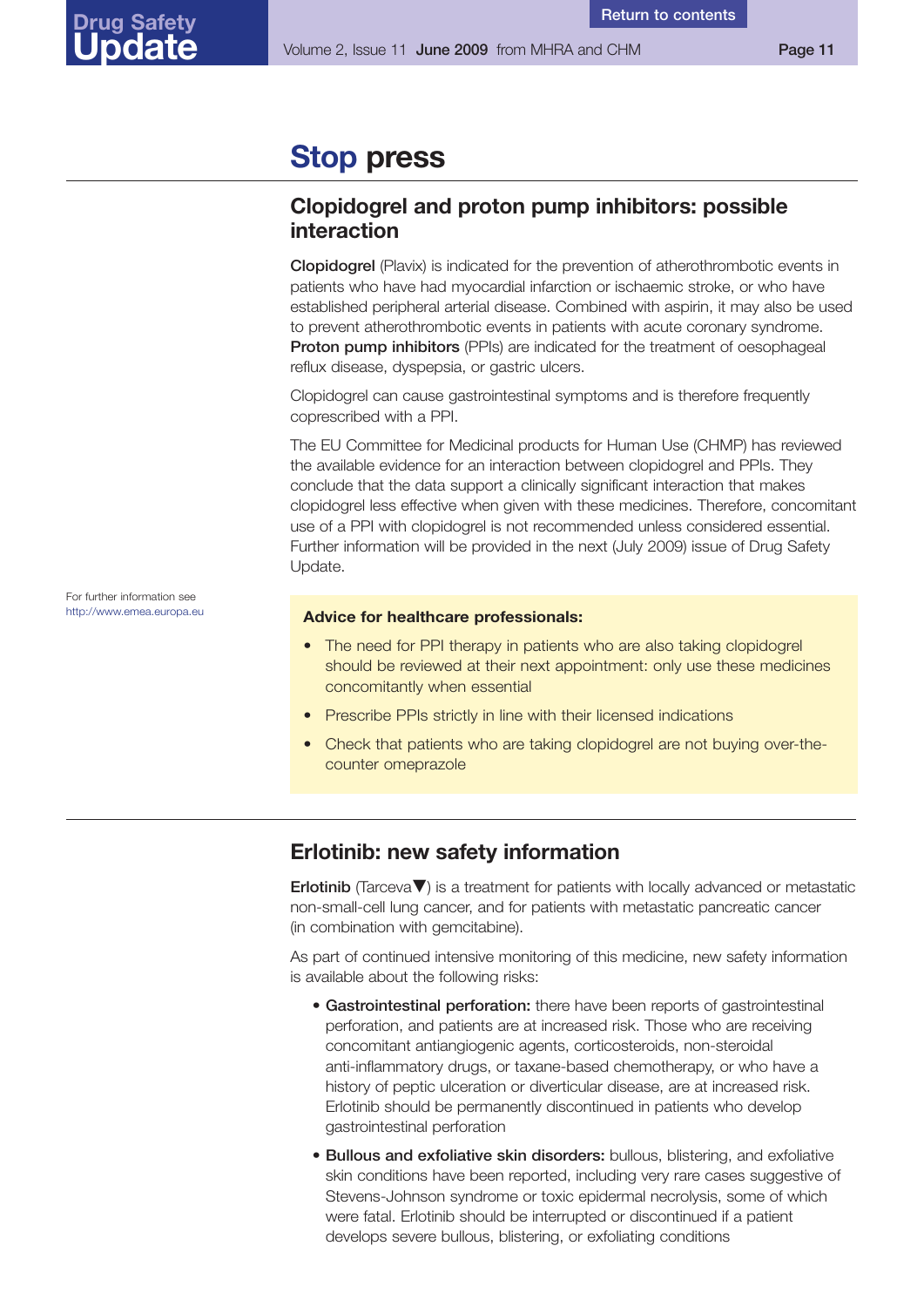## **Stop press** *cont.*

• **Ocular disorders:** very rare cases of corneal perforation or ulceration have been reported during use. Other ocular disorders including abnormal eyelash growth, keratoconjunctivitis sicca, or keratitis have been observed, which are risk factors for corneal perforation or ulceration. Erlotinib should be interrupted or discontinued if patients present with acute or worsening ocular disorders such as eye pain

Please continue to report suspected adverse reactions to erlotinib on a Yellow Card at <www.yellowcard.gov.uk>

### **Counterfeit insulin pen Novofine needles: vigilance needed for lot number 08J02S**

The MHRA has identified a batch of **counterfeit Novofine needles for insulin pens** on the UK market. There is no assurance that these counterfeit needles have been manufactured to appropriate standards, and the risks posed to users include adverse reactions to the manufacturing materials, pain, discomfort, infection, and difficulty attaching the needle to the insulin injection pen.

A medical device alert has been issued, providing details of how to identify these counterfeits.

### **Advice for healthcare professionals who manage patients who use or supply these needles:**

- Do not supply needles with **lot number 08J02S**
- Quarantine affected needles from your current stock and contact Novo Nordisk for replacements
- Advise patients to return needles from lot number 08J02S to their pharmacist or to Novo Nordisk
- If a patient returns any Novofine needles with lot number 08J02S, supply the patient with a replacement and contact Novo Nordisk for replacement stock

We continue to encourage healthcare professionals, patients, and the public to report all suspected cases of counterfeit or faulty medical devices to the MHRA via our website <www.mhra.gov.uk>

See letter for healthcare professionals sent May 2009 at

<span id="page-11-0"></span>**Drug Safety Update**

http://www.mhra.gov.uk/Safetyinformati on/Safetywarningsalertsandrecalls/Safet ywarningsandmessagesformedicines/M onthlylistsofinformationforhealthcarepro[fessionalsonthesafetyofmedicines/index.](http://www.mhra.gov.uk/Safetyinformation/Safetywarningsalertsandrecalls/Safetywarningsandmessagesformedicines/Monthlylistsofinformationforhealthcareprofessionalsonthesafetyofmedicines/index.htm) htm

See

[http://www.mhra.gov.uk/Publications/S](http://www.mhra.gov.uk/Publications/Safetywarnings/MedicalDeviceAlerts/CON041474) afetywarnings/MedicalDeviceAlerts/CO N041474

See p 9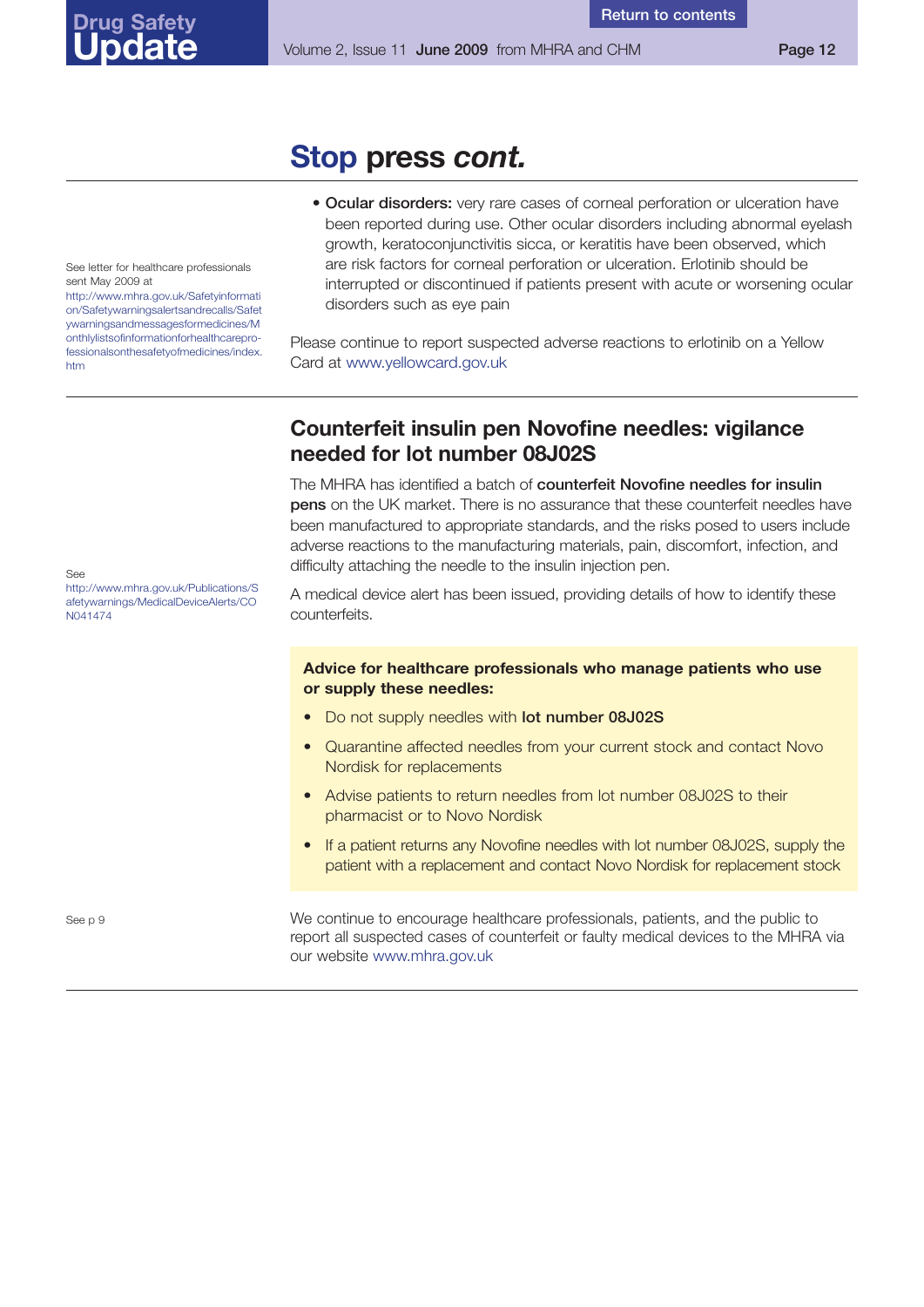**Return to [contents](#page-0-0)**

## **Stop press** *cont.*

### **Lancing devices for blood-glucose monitoring**

We continue to receive reports where transmission of hepatitis B has been linked to the use of the wrong type of lancing device to obtain capillary blood samples for analysis of blood glucose in those with diabetes. We have issued four medical device alerts and a poster on this topic in the past 5 years.

In the reports, lancing devices intended for self-testing by an individual have been used by healthcarers or care workers to take samples from more than one patient. Although the lancet is disposed of after every use, the end cap—which can become contaminated with blood—is not, and is therefore a potential source of cross-infection between patients. These lancing devices for self-testing by individuals are commonly supplied by manufacturers with glucose meters in blood-glucose monitoring kits.

All those involved in the prescription, supply, and use of blood-glucose monitoring kits should be aware that the lancing devices supplied with the kits are usually only safe for use by one person for self-testing. In settings where there is more than one patient, disposable single-use lancing devices where the entire unit is disposed of after use (a range is available on prescription), or non-disposable lancing devices which are designed and intended for use on more than one patient where the whole end of the lancing device is disposed of after use (available separately from meter manufacturers) should be used.

If in doubt about whether you are prescribing, supplying, or using the correct type of lancing device, further information can be obtained from the NHS PASA Buyers' Guide – Lancing Systems CEP 07025.

<span id="page-12-0"></span>See

http://www.mhra.gov.uk/Publications/Saf [etywarnings/MedicalDeviceAlerts/CON02](http://www.mhra.gov.uk/Publications/Safetywarnings/MedicalDeviceAlerts/CON020531) 0531

http://www.mhra.gov.uk/Publications/Saf [etywarnings/MedicalDeviceAlerts/CON20](http://www.mhra.gov.uk/Publications/Safetywarnings/MedicalDeviceAlerts/CON2025400) 25400

http://www.mhra.gov.uk/Publications/Saf [etywarnings/MedicalDeviceAlerts/CON20](http://www.mhra.gov.uk/Publications/Safetywarnings/MedicalDeviceAlerts/CON2022643) 22643

http://www.mhra.gov.uk/Publications/Saf [etywarnings/MedicalDeviceAlerts/CON00](http://www.mhra.gov.uk/Publications/Safetywarnings/MedicalDeviceAlerts/CON008507) 8507

[http://www.mhra.gov.uk/Publications/Po](http://www.mhra.gov.uk/Publications/Postersandleaflets/CON046458) stersandleaflets/CON046458

See

http://www.pasa.nhs.uk/PASAWeb/NHS [procurement/CEP/CEPproducts/CEP+ca](http://www.pasa.nhs.uk/PASAWeb/NHSprocurement/CEP/CEPproducts/CEP+catalogue.htm) talogue.htm